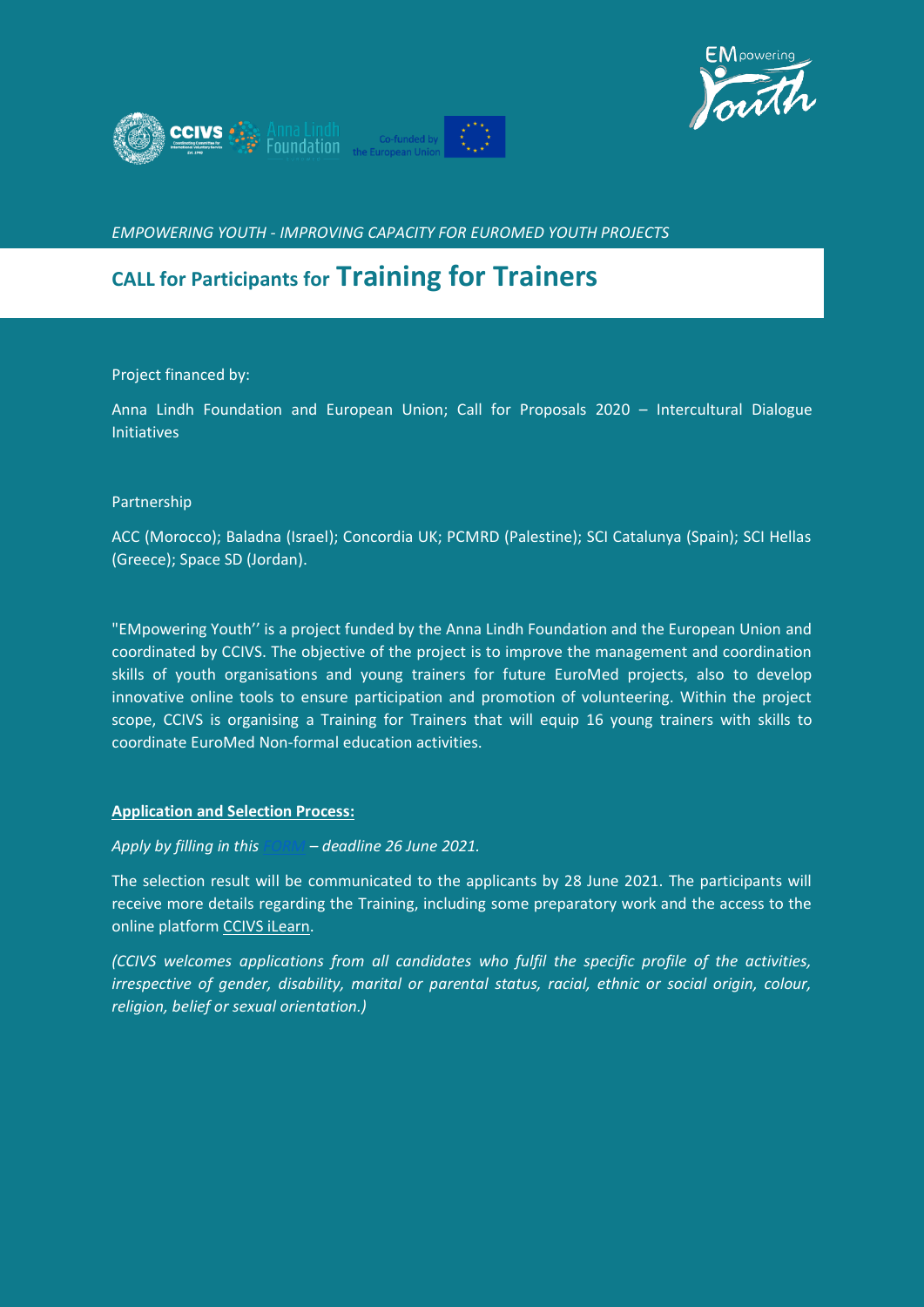

The Training for Trainers is composed of two phases:

#### **1. Global Online Training Sessions Phase**

addressed to young people who would like to improve their skills and knowledge in the coordination and management of intercultural groups, using non-formal education tools to promote intercultural dialogue.

The online meetings will be interactive, will offer space to test and practice NFE education instruments, games, energisers, team building sessions and evaluation techniques. Specific sessions will deal with assertive communication, conflict management, intercultural communication. Participants will receive reading material, exercises and guidelines to further improve their skills and knowledge on the topic.

**Schedule** (participants will receive more information, including the starting time of the webinars, after their selection)

First meeting: Wednesday, 30 June 2021 (14:00 – 15:30 CET)

Intercultural dimension in NFE projects; Introduction on leadership styles; Decision-making process in intercultural groups; Conflict resolution techniques.

Second meeting: Wednesday, 7 July 2021 (14:00 – 15:30 CET)

Facilitation techniques to boost intercultural dialogue; Games in international groups – which, when, why and how; Creative evaluation sessions and reflection groups.

## **2. Local Training & Practical Phase** (8 July – 25 August 2021)

After the online sessions, participants will be involved by their organisations in further actions, to be implemented during the summer; these will be opportunities to put into practice the skills and knowledge gained during the online modules, and to improve the experience in the field of non-formal education, group coordination, promotion of intercultural dialogue, youth work.

This phase could include:

- coordination of workcamps;

- organisation of local training for young people (pre-departure training for short- and longterm volunteers, training for workcamp leaders, training for trainers);

- seminars, promotional events, debates on non-formal education, intercultural dialogue, youth work;

- production of digital material related to the topics of the training for trainers, such us video, podcasts, interviews, promotional material, interactive online events among partners (such as video-conferences between a European and a MENA region partner to tackle intercultural issues);

- the involvement in the development of projects together with the organisation: meetings to design a project idea, activities, partnerships, application for grants etc.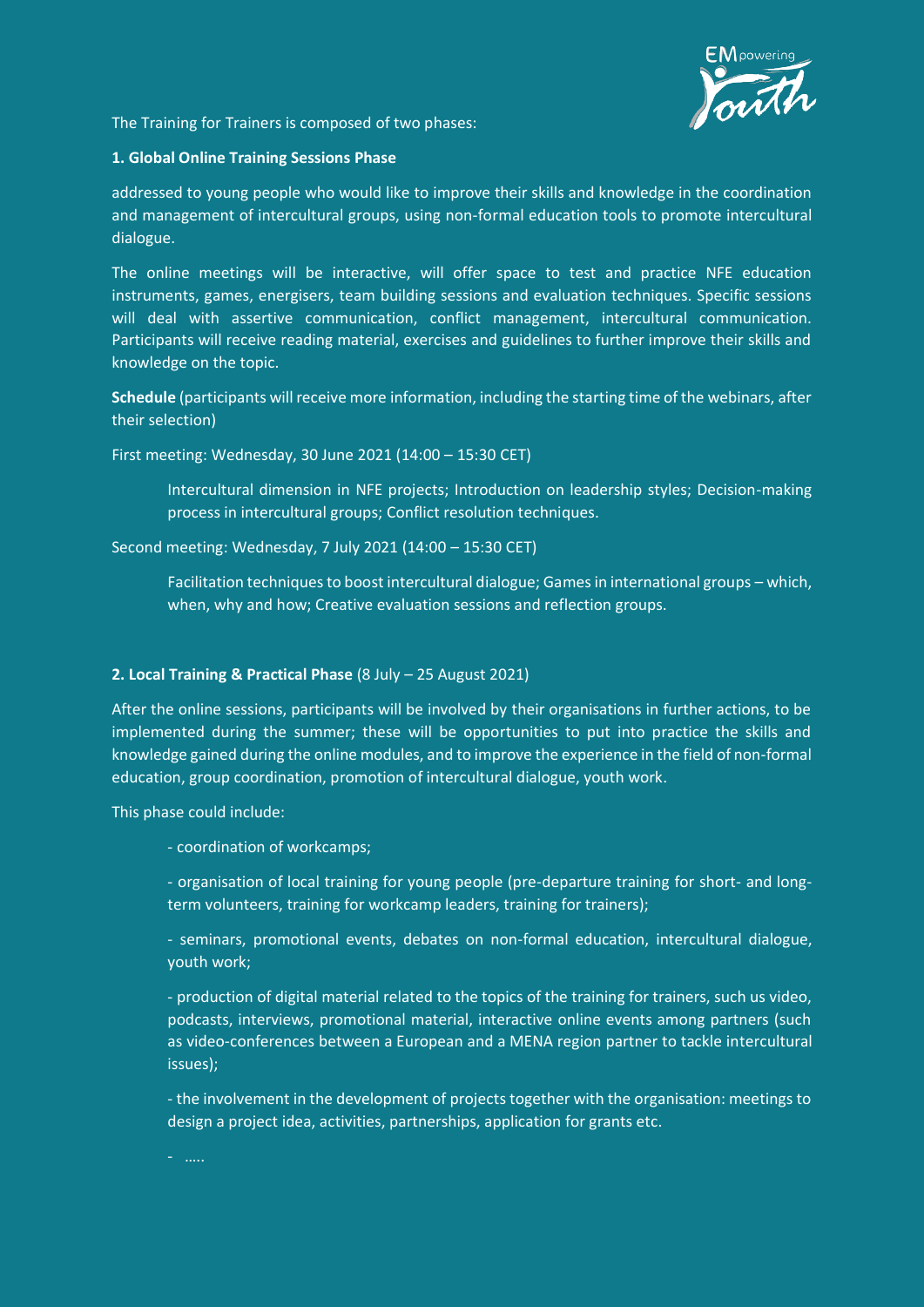

Important: at the end of the action (workcamp, training, seminar, event), participants will create a one-page report, including their activity, the learning objectives, the challenges they met, signed by the participants and by the organisation.

The participation in these local events will be financed by the project.

More information will be communicated by the local partner organisation (see List of Partners below).

## **PARTICIPANT PROFILE**

Participants should meet the following requirements:

- be available to join the two online meetings and motivated to participate in the local training events organised by the sending organisations;

- aged between 18 and 30 years;
- have a good knowledge of the English language;
- be active in the organisations included in the partnership (see table below);
- be able to connect with a laptop or a PC and talk with a microphone set;
- be interested in project management, non-formal education, intercultural projects, voluntary work;
- be available and motivated to be involved in further related activities proposed by the partners in the field of project management and project coordination.

Previous experience in NFE is an asset but it is not required. The online meetings are addressed even to participant with a basic knowledge of the topics and a strong motivation to improve their competence.

## **Application Procedure**

2 participants from each partner will be selected. The partnership includes the following organisation:

| <b>Organisation</b>               | <b>Country</b> | <b>Contact</b>             |
|-----------------------------------|----------------|----------------------------|
| Association chantiers et cultures | <b>Morocco</b> | chantierscultures@yahoo.fr |
| <b>Baladna</b>                    | <b>Israel</b>  | cor@baladnayouth.org       |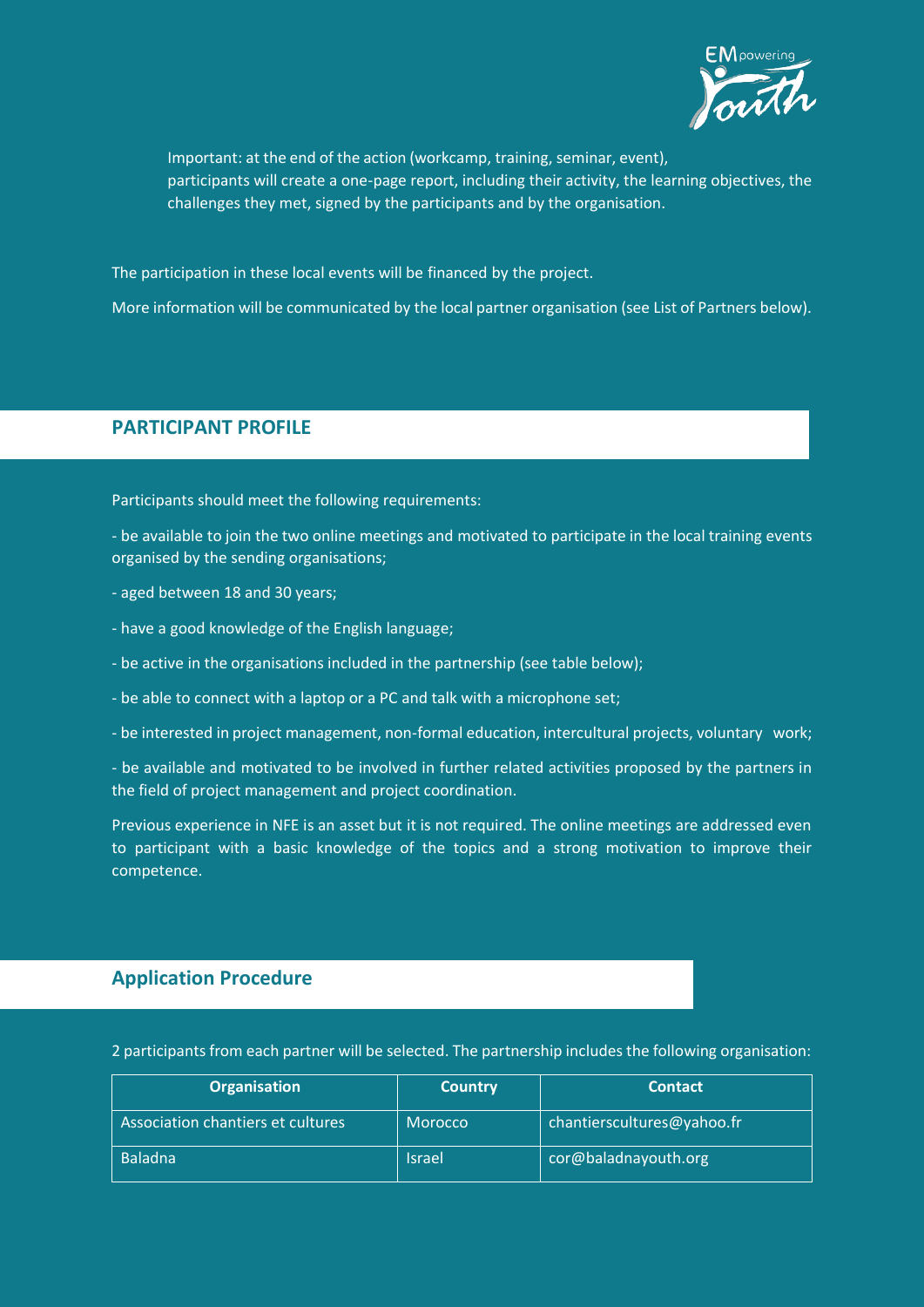

| Concordia UK                                                      | United Kingdom | victor.petersson@concordia.org.uk |
|-------------------------------------------------------------------|----------------|-----------------------------------|
| Palestinian Center for Media, research<br>and Development (PCMRD) | Palestine      | pcmrd.ps@gmail.com                |
| Servei Civil Internacional Catalunya                              | <b>Spain</b>   | voluntariat@scicat.org            |
| SCI Hellas - Kinissi Ethelonton                                   | Greece         | communication@sci.gr              |
| Space For Sustainable Development                                 | Jordan         | spacesd.info@gmail.com            |

Interested participants can apply online by filling in the application form [HERE.](https://docs.google.com/forms/d/e/1FAIpQLScNaa4tAwcSWTYdsNc-02cKssAoe3GvVZHah_jz0rfzocob0w/viewform) Before applying, it is strongly recommended to contact the organisations in the tables above.

The deadline to apply is **Friday, 25 June 2021, midnight CET.** Participants will be informed about the selection results on 28 June.

# **Financial Conditions**

The event is free of charge for the participants.

However, we call for your kind contribution and donation to this event in order to support the event organisation.

Considering the standard participation fee of CCIVS' event is 60 EUR, 30 EUR is a recommended amount for the contribution. But please donote whatever amount that you think suitable via Hto-the-secretariaty or if you prefer other methods, please contact

More information, please read the CCIVS Fee System documen[t HERE.](https://drive.google.com/file/d/1Sim_BqPCjOQrAweeRRVGsCM54uNv6pPX/view)